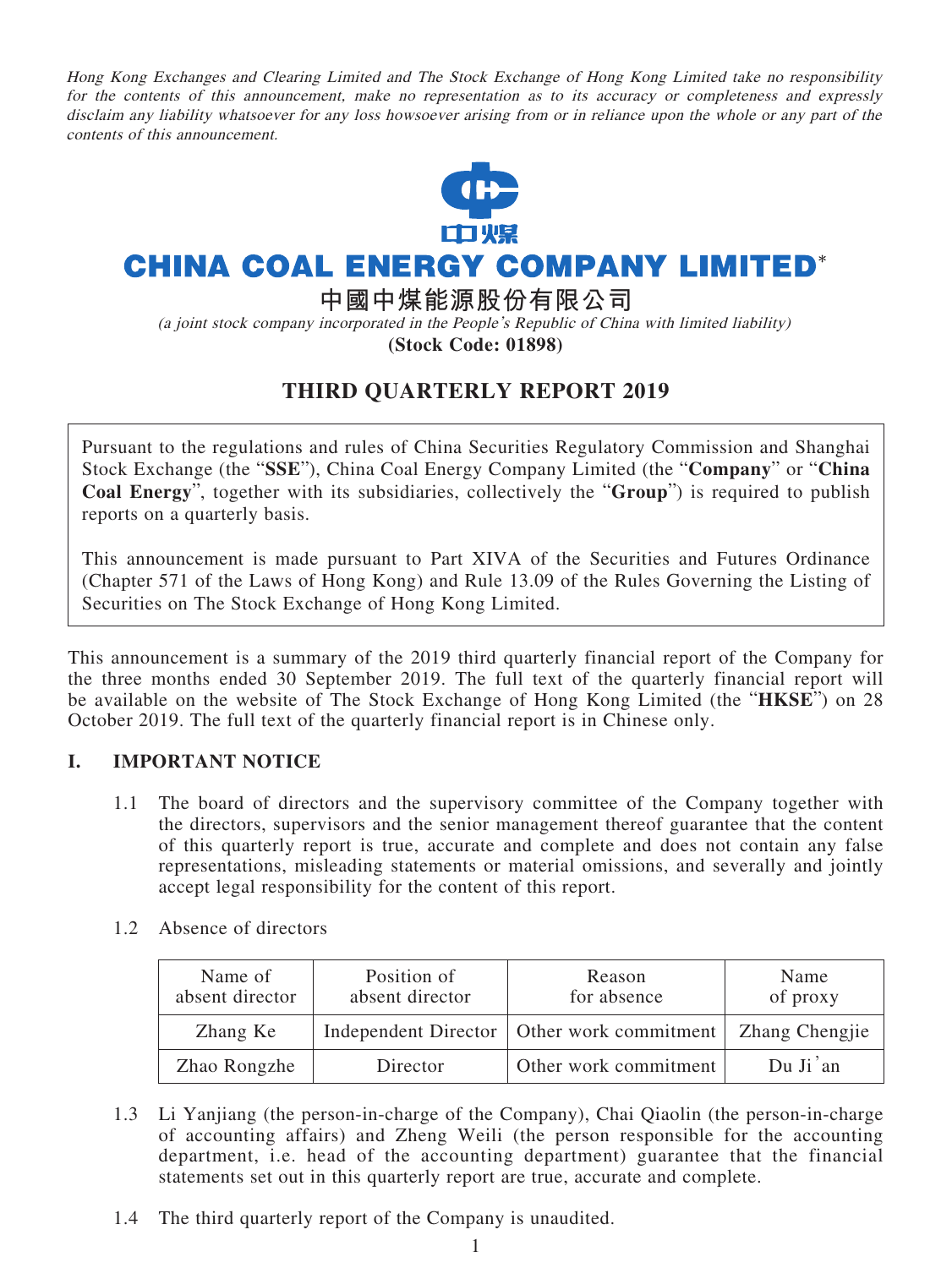# **II. BASIC INFORMATION OF THE COMPANY**

# **2.1 Major financial data**

| <b>Items</b>                                                                                              | As at the end of<br>the reporting<br>period                                                             | As at the end of<br>the previous year<br>(Restated)                                                                                                  | Increase/decrease at<br>the end of the<br>reporting period as<br>compared to the end<br>of the previous<br>year $(\%)$ |
|-----------------------------------------------------------------------------------------------------------|---------------------------------------------------------------------------------------------------------|------------------------------------------------------------------------------------------------------------------------------------------------------|------------------------------------------------------------------------------------------------------------------------|
| Total assets                                                                                              | 276,679,168                                                                                             | 264, 365, 047                                                                                                                                        | 4.7                                                                                                                    |
| Net assets attributable to shareholders<br>of the listed company                                          | 97,621,224                                                                                              | 92, 107, 431                                                                                                                                         | 6.0                                                                                                                    |
|                                                                                                           | From the<br>beginning of the<br>year to the end of<br>the reporting<br>period (January<br>to September) | From the beginning of the<br>previous year to the end<br>of the corresponding<br>period of the previous<br>year (January to<br>September) (Restated) | Increase/decrease<br>compared to the<br>corresponding<br>period of the<br>previous year $(\%)$                         |
| Net cash flows generated from<br>operating activities                                                     | 16,906,475                                                                                              | 16,767,210                                                                                                                                           | 0.8                                                                                                                    |
|                                                                                                           | From the<br>beginning of the<br>year to the end<br>of the reporting<br>period (January<br>to September) | From the beginning of the<br>previous year to the end<br>of the corresponding<br>period of the previous<br>year (January to<br>September) (Restated) | Increase/decrease<br>compared to the<br>corresponding<br>period of the<br>previous year $(\% )$                        |
| Operational revenue                                                                                       | 94,238,593                                                                                              | 77, 137, 425                                                                                                                                         | 22.2                                                                                                                   |
| Net profit attributable to shareholders<br>of the listed company                                          | 5,761,125                                                                                               | 4,063,985                                                                                                                                            | 41.8                                                                                                                   |
| Net profit attributable to shareholders<br>of the listed company net of non-<br>recurring gains or losses | 5,572,279                                                                                               | 4,121,774                                                                                                                                            | 35.2                                                                                                                   |
| Weighted average return on net<br>assets $(\% )$                                                          | 6.07                                                                                                    | 4.48                                                                                                                                                 | Increased by 1.59<br>percentage points                                                                                 |
| Basic earnings per share<br>(RMB per share)                                                               | 0.43                                                                                                    | 0.31                                                                                                                                                 | 38.7                                                                                                                   |
| Diluted earnings per share<br>(RMB per share)                                                             | 0.43                                                                                                    | 0.31                                                                                                                                                 | 38.7                                                                                                                   |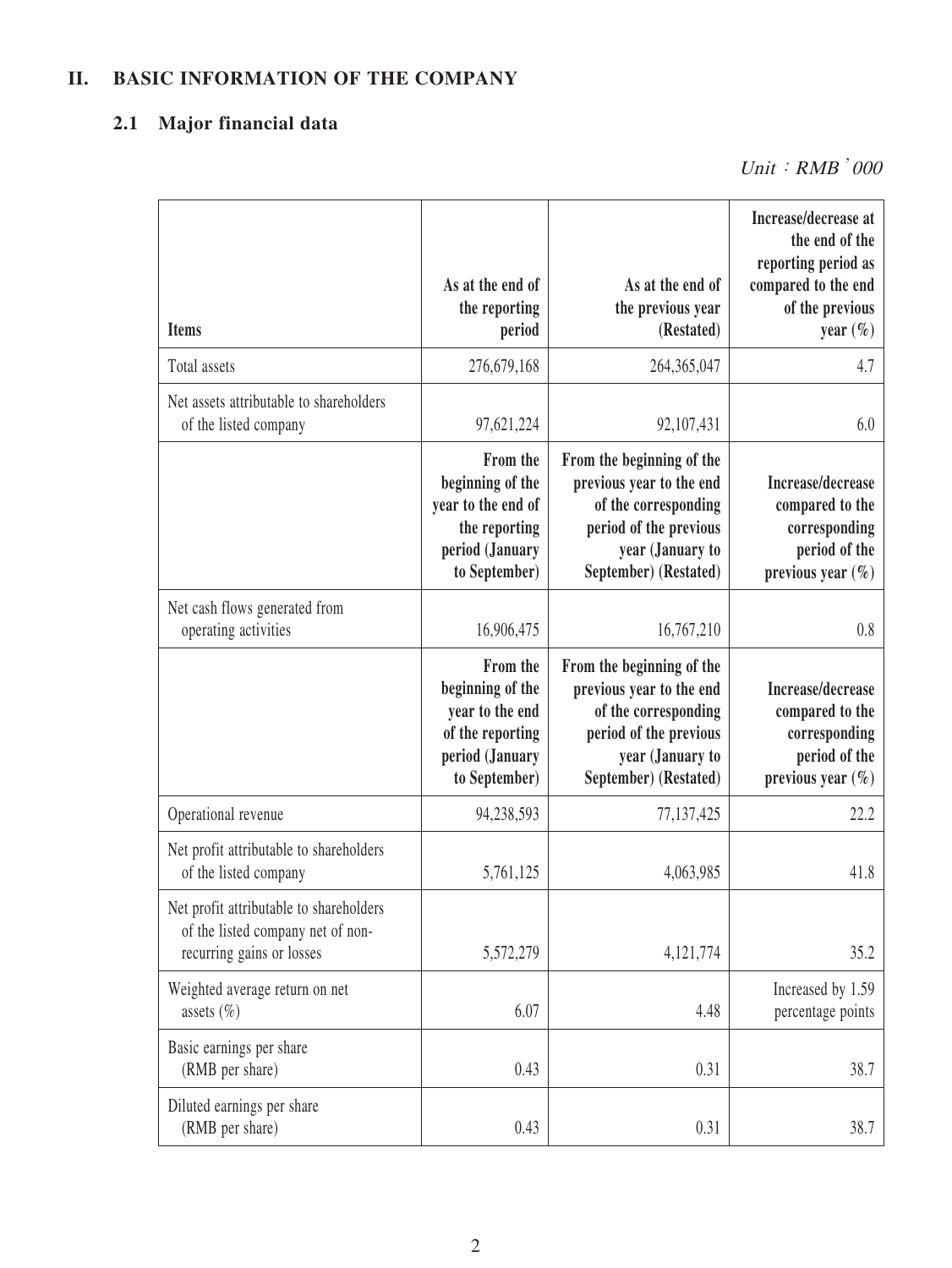# **Non-recurring gains or losses and relevant amounts**

✓ Applicable □ Not applicable

Unit: RMB<sup>'000</sup>

| <b>Items</b>                                                                                                                                                                                                                                                                  | <b>Amount</b> for<br>the current<br>period (July to<br>September) | Amount for the period<br>from the beginning of<br>the year to the end of<br>the reporting period<br>(January to<br>September) | <b>Explanations</b> |
|-------------------------------------------------------------------------------------------------------------------------------------------------------------------------------------------------------------------------------------------------------------------------------|-------------------------------------------------------------------|-------------------------------------------------------------------------------------------------------------------------------|---------------------|
| Profit and loss on disposal of<br>non-current assets                                                                                                                                                                                                                          | 118                                                               | 4,032                                                                                                                         |                     |
| Government grants included in profit or<br>loss for the current period, excluding<br>those closely related to the Company's<br>ordinary business and granted on an on-<br>going basis in fixed amount or volume<br>according to certain principles under<br>national policies | 31,988                                                            | 117,172                                                                                                                       |                     |
| Net profit or loss for the period of<br>subsidiaries formed by business<br>combination under common control<br>from the beginning of the period to the<br>date of combination                                                                                                 |                                                                   | $-9,715$                                                                                                                      |                     |
| Investment gain generated from disposal<br>of long-term equity investment                                                                                                                                                                                                     | 143                                                               | 692                                                                                                                           |                     |
| Reversal of impairment provisions for<br>receivables and contract assets subject<br>to individual impairment test                                                                                                                                                             | 2,178                                                             | 6,682                                                                                                                         |                     |
| Other non-operating income and expenses<br>apart from the foregoing                                                                                                                                                                                                           | 225,682                                                           | 192,313                                                                                                                       |                     |
| Impact on minority shareholders'<br>interests (after tax)                                                                                                                                                                                                                     | $-51,136$                                                         | $-45,808$                                                                                                                     |                     |
| Effect of income tax                                                                                                                                                                                                                                                          | $-62,152$                                                         | $-76,522$                                                                                                                     |                     |
| Total                                                                                                                                                                                                                                                                         | 146,821                                                           | 188,846                                                                                                                       |                     |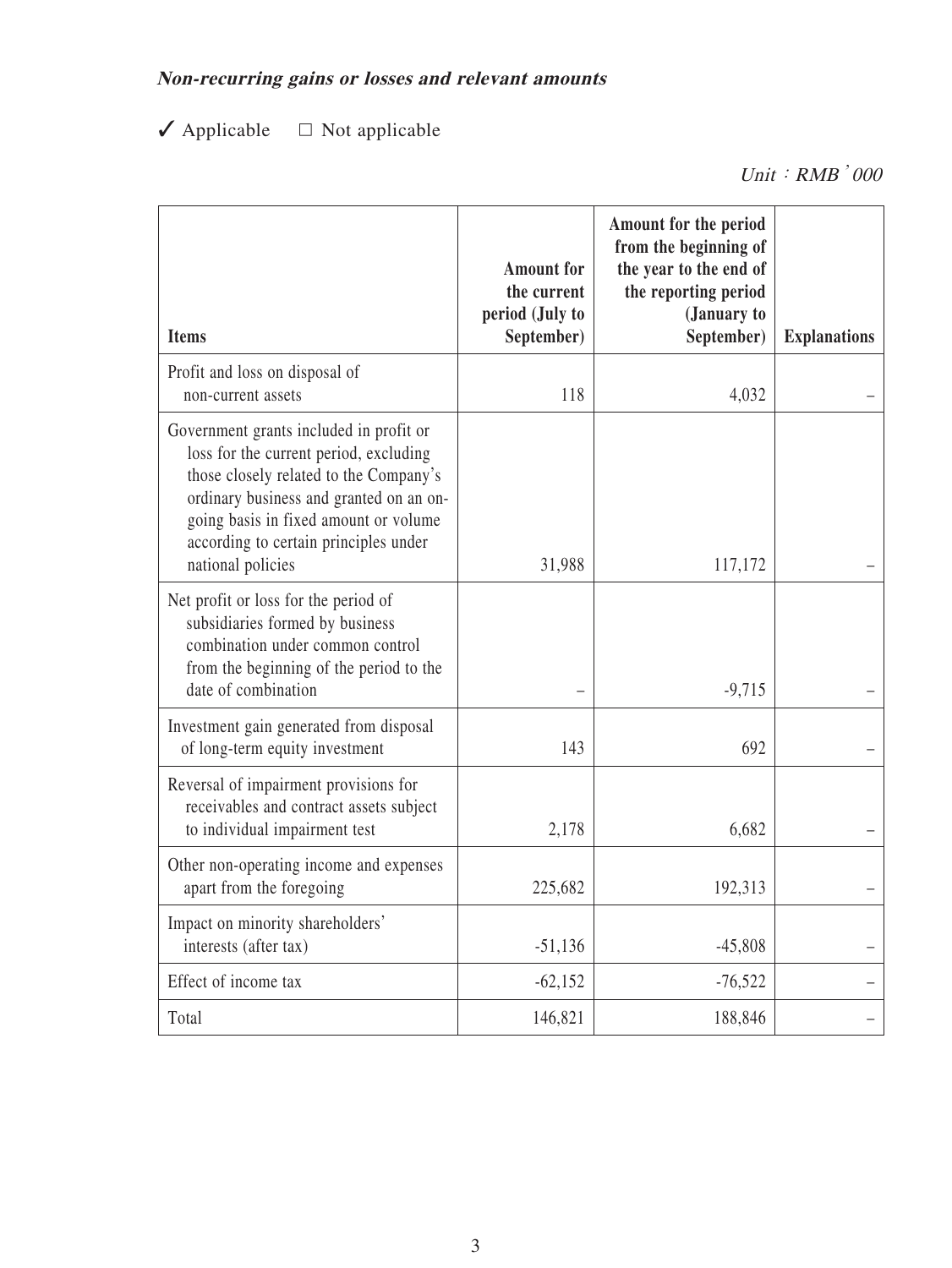# **2.2 Major production and operational data**

| <b>Items</b>                                    | Unit            | January to<br>September<br>2019 | <b>January</b> to<br>September<br>2018<br>(Restated) | Percentage<br>change $%$ |
|-------------------------------------------------|-----------------|---------------------------------|------------------------------------------------------|--------------------------|
| I. Coal operations                              |                 |                                 |                                                      |                          |
| 1. Production volume of commercial<br>coal      | $10,000$ tonnes | 7,716                           | 5,587                                                | 38.1                     |
| Of which: Thermal coal                          | $10,000$ tonnes | 6,878                           | 4,924                                                | 39.7                     |
| Coking coal                                     | $10,000$ tonnes | 838                             | 662.9                                                | 26.4                     |
| Sales volume of commercial coal<br>$2^{\circ}$  | 10,000 tonnes   | 16,229                          | 12,194                                               | 33.1                     |
| (1) Sales volume of self produced<br>coal       | $10,000$ tonnes | 7,749                           | 5,552                                                | 39.6                     |
| Of which: external sales volume                 | $10,000$ tonnes | 7,254                           | 5,377                                                | 34.9                     |
| (2) Sales volume of proprietary coal<br>trading | 10,000 tonnes   | 8,046                           | 6,139                                                | 31.1                     |
| Of which: external sales volume                 | $10,000$ tonnes | 7,487                           | 5,558                                                | 34.7                     |
| (3) Agency sales of coal                        | 10,000 tonnes   | 434                             | 503                                                  | $-13.7$                  |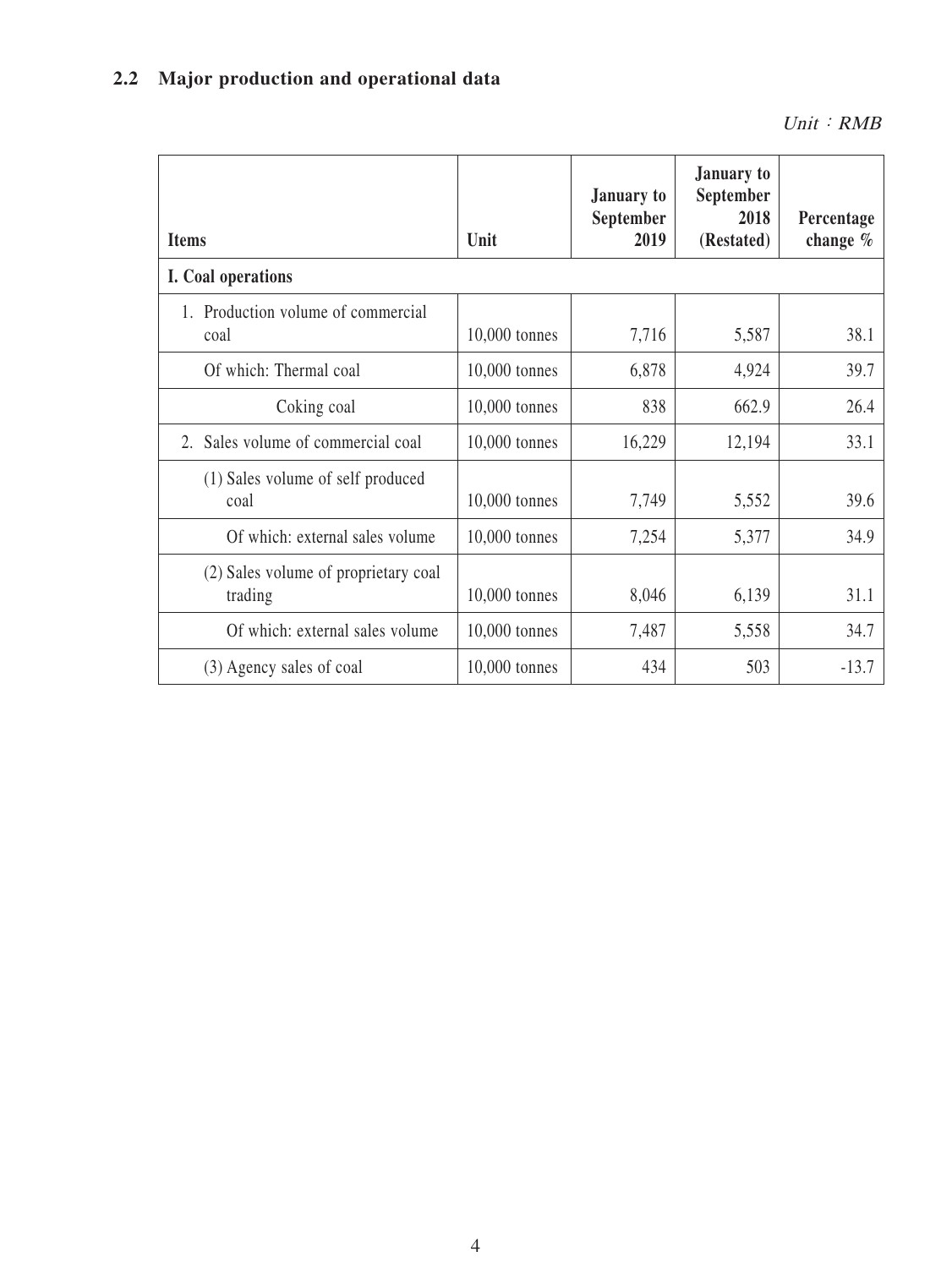| <b>Items</b>                                | Unit                     | January to<br>September<br>2019 | January to<br>September<br>2018<br>(Restated) | Percentage<br>change $%$ |
|---------------------------------------------|--------------------------|---------------------------------|-----------------------------------------------|--------------------------|
| II. Coal chemical operations                |                          |                                 |                                               |                          |
| (I) Polyolefin                              |                          |                                 |                                               |                          |
| 1. Polyethylene production volume           | 10,000 tonnes            | 55.0                            | 54.7                                          | 0.5                      |
| Sales volume                                | 10,000 tonnes            | 55.1                            | 54.5                                          | 1.1                      |
| 2. Polypropylene production volume          | 10,000 tonnes            | 52.6                            | 54.2                                          | $-3.0$                   |
| Sales volume                                | 10,000 tonnes            | 51.9                            | 54.8                                          | $-5.3$                   |
| (II) Urea                                   |                          |                                 |                                               |                          |
| Production volume<br>1.                     | 10,000 tonnes            | 151.5                           | 130.3                                         | 16.3                     |
| Sales volume<br>2.                          | 10,000 tonnes            | 187.5                           | 154.7                                         | 21.2                     |
| (III) Methanol                              |                          |                                 |                                               |                          |
| 1. Production volume                        | 10,000 tonnes            | 72.8                            | 52.1                                          | 39.7                     |
| 2. Sales volume                             | 10,000 tonnes            | 72.8                            | 52.5                                          | 38.7                     |
| Of which: external sales volume             | 10,000 tonnes            | 11.7                            | 5.1                                           | 129.4                    |
| III. Coal mining equipment operations       |                          |                                 |                                               |                          |
| 1. Output value of coal mining<br>equipment | <b>RMB100</b><br>million | 65.6                            | 51.7                                          | 26.9                     |

Note: The sales volume of commercial coal and methanol of the Company in 2019 includes the internal self-consumption, and the relative data of 2018 is adjusted correspondingly.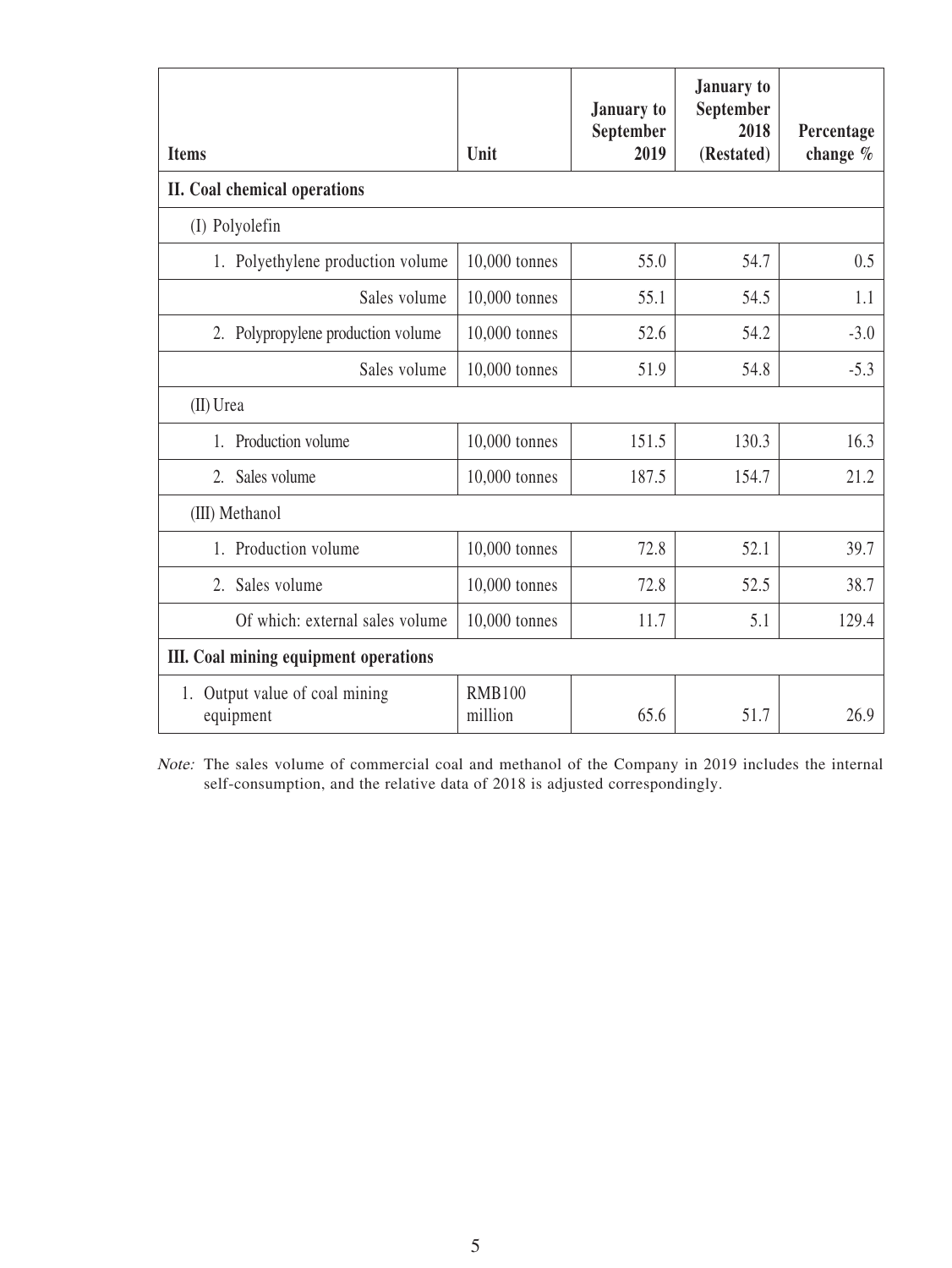**2.3 Major differences arising from the adoption of different accounting standards in preparing the financial statements**

Unit:RMB'000

|                                                                          |                                        | Net profit attributable to<br>shareholders of the<br>listed company |                                 | Net assets attributable to<br>shareholders of<br>the listed company |
|--------------------------------------------------------------------------|----------------------------------------|---------------------------------------------------------------------|---------------------------------|---------------------------------------------------------------------|
| <b>Items</b>                                                             | January to<br><b>September</b><br>2019 | <b>January to</b><br>September<br>2018<br>(Restated)                | As at $30$<br>September<br>2019 | As at 31<br><b>December</b><br>2018<br>(Restated)                   |
| According to PRC GAAP                                                    | 5,761,125                              | 4,063,985                                                           | 97,621,224                      | 92,107,431                                                          |
| Items and amounts adjusted according to IAS:                             |                                        |                                                                     |                                 |                                                                     |
| (a) Adjustment to special funds and<br>deferred tax of the coal industry | 802,345                                | 1,000,956                                                           | $-36,015$                       | 28,680                                                              |
| (b) Adjustment to floating of non-tradable<br>shares under equity split  |                                        |                                                                     | $-155,259$                      | $-155,259$                                                          |
| (c) Adjustment to government grants                                      | 2,783                                  | 2,783                                                               | $-26,897$                       | $-29,680$                                                           |
| According to IAS                                                         | 6,566,253                              | 5,067,724                                                           | 97,403,053                      | 91,951,172                                                          |

Explanations on major reconciliations are as follows:

- (a) Adjustment to special reserves and relevant deferred tax: special reserves comprise maintenance fee, safety fund, coal mine transformation fund, mining environmental restoration security deposit and sustainable development reserve. Under PRC GAAP, the Group should make provisions for the special reserves which will be accounted as the production cost and contributions made to the special reserves of equity attributable to shareholders. Non-capital expenditure incurred should be directly offset against special reserves upon occurrence, while capital expenditure incurred should be recorded as fixed assets upon completion, and offset against special reserves based on the cost of the fixed assets with accumulated depreciation fully recognised. After that, no subsequent provisions for depreciation would be made to the relevant fixed assets. Under IFRS, provisions made for the special reserves should be recorded as retained earnings provision while the relevant expenditures are recognised upon occurrence and the special reserves are accordingly transferred to retained earnings.
- (b) Under PRC GAAP, the consideration paid by holders of non-tradable shares to holders of tradable shares in accordance with the reform proposal of equity split should be recorded as long-term equity investments in the balance sheet. Under IFRS, such consideration shall be recorded as interests of minority shareholders directly deducted from the equity attributable to shareholders.
- (c) Under PRC GAAP, subsidies considered as capital investment by the government should be recorded in "capital reserve". Under IFRS, the subsidies mentioned above shall be treated as government grants.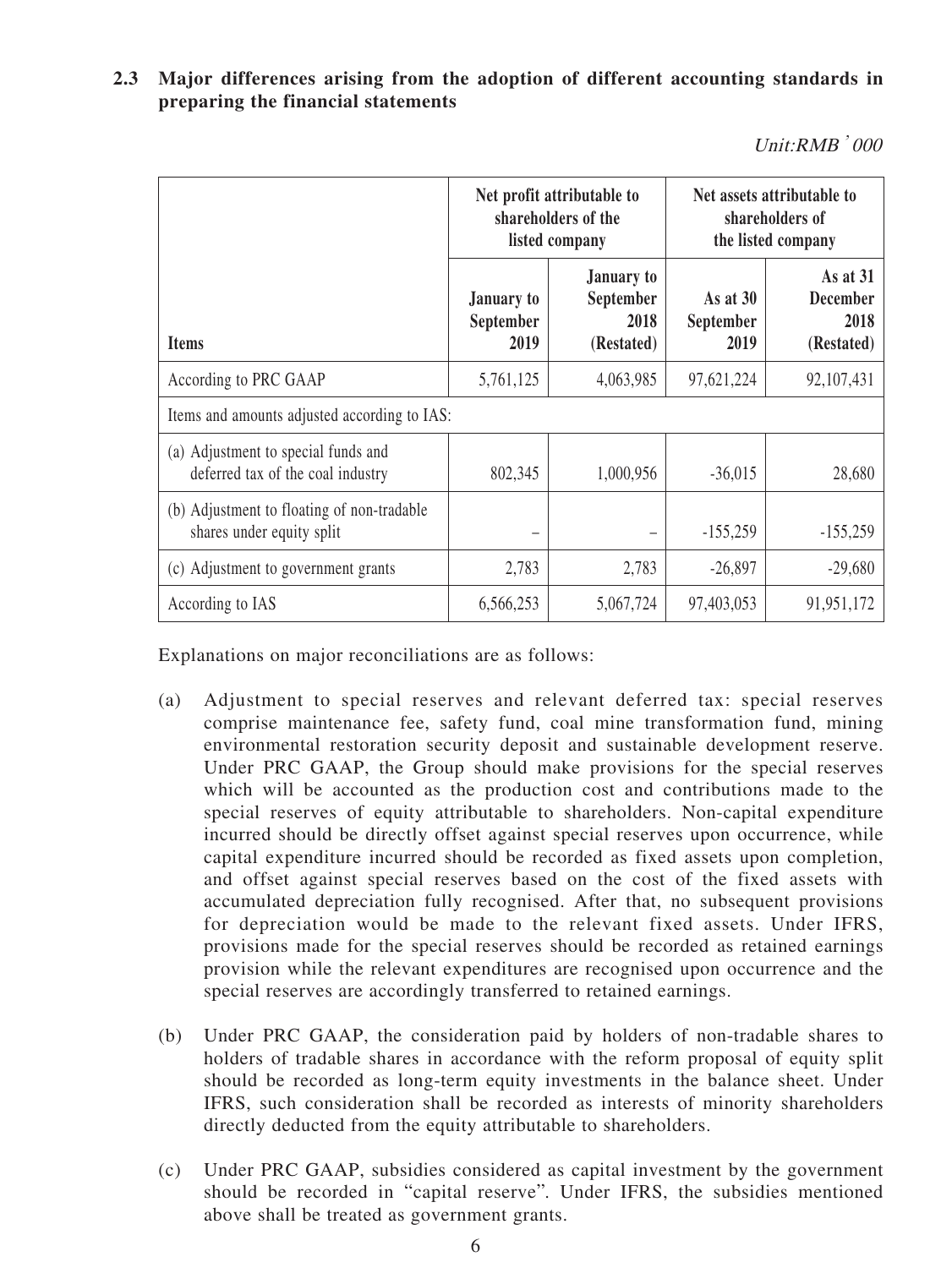## **2.4 Total number of shareholders, top 10 shareholders and top 10 shareholders holding tradable shares (or shareholders not subject to trading moratorium) as at the end of the reporting period**

Unit: Share

| <b>Total number of shareholders</b>                                                                                                             |                                                  |                                    |                                           | 153,317                            |                               |                                             |
|-------------------------------------------------------------------------------------------------------------------------------------------------|--------------------------------------------------|------------------------------------|-------------------------------------------|------------------------------------|-------------------------------|---------------------------------------------|
|                                                                                                                                                 |                                                  | Particulars of top 10 shareholders |                                           |                                    |                               |                                             |
| Name of                                                                                                                                         | Number of shares<br>held as at the<br>end of the | Shareholding<br>percentage         | Number of<br>shares subject<br>to trading | <b>Shares</b> pledged<br>or frozen |                               | Nature of                                   |
| shareholders (full name)                                                                                                                        | reporting period                                 | $(\% )$                            | moratorium                                | <b>Status</b>                      | <b>Number</b>                 | shareholders                                |
| China National Coal Group Corporation                                                                                                           | 7,605,207,608                                    | 57.36                              |                                           | Nil                                | $\theta$                      | State-owned<br>legal person                 |
| HKSCC NOMINEES LIMITED                                                                                                                          | 3,952,875,163                                    | 29.81                              | $\overline{a}$                            | Unknown                            | $\overline{a}$                | Foreign legal<br>person                     |
| China Securities Finance Corporation<br>Limited (中國證券金融股份有限公司)                                                                                  | 346,112,355                                      | 2.61                               | $\overline{a}$                            | Nil                                | $\theta$                      | State-owned<br>legal person                 |
| China Coal Hong Kong Limited<br>(中煤能源香港有限公司)                                                                                                    | 132,351,000                                      | 1.00                               | $\overline{a}$                            | Nil                                | $\theta$                      | State-owned<br>legal person                 |
| Central Huijin Asset Management Company<br>Limited (中央匯金資產管理有限責任公<br>司)                                                                         | 83,035,400                                       | 0.63                               | $\overline{\phantom{0}}$                  | Nil                                | $\theta$                      | State-owned<br>legal person                 |
| Hong Kong Securities Clearing<br>Company Limited                                                                                                | 49,752,568                                       | 0.38                               |                                           | Nil                                | $\begin{matrix} \end{matrix}$ | Foreign legal<br>person                     |
| Xu Kaidong (徐開東)                                                                                                                                | 26,000,000                                       | 0.20                               |                                           | Nil                                | $\theta$                      | Domestic<br>natural<br>person               |
| Abu Dhabi Investment Authority                                                                                                                  | 15,960,613                                       | 0.12                               | $\overline{\phantom{a}}$                  | Nil                                | $\theta$                      | Foreign legal<br>person                     |
| Hejin Wannianchun Real Estate Co., Ltd. (河<br>津市萬年春置業有限公司)                                                                                      | 10,329,500                                       | 0.08                               | $\overline{a}$                            | Nil                                | $\theta$                      | Domestic non<br>state-owned<br>legal person |
| China Everbright Bank Co., Ltd. -<br>Everbright Pramerica Quantitative Core<br>Securities Investment Fund<br>(中國光大銀行股份有限公司-<br>光大保德信量化核心證券投資基金) | 9,684,471                                        | 0.07                               | $\overline{a}$                            | Nil                                | $\theta$                      | Others                                      |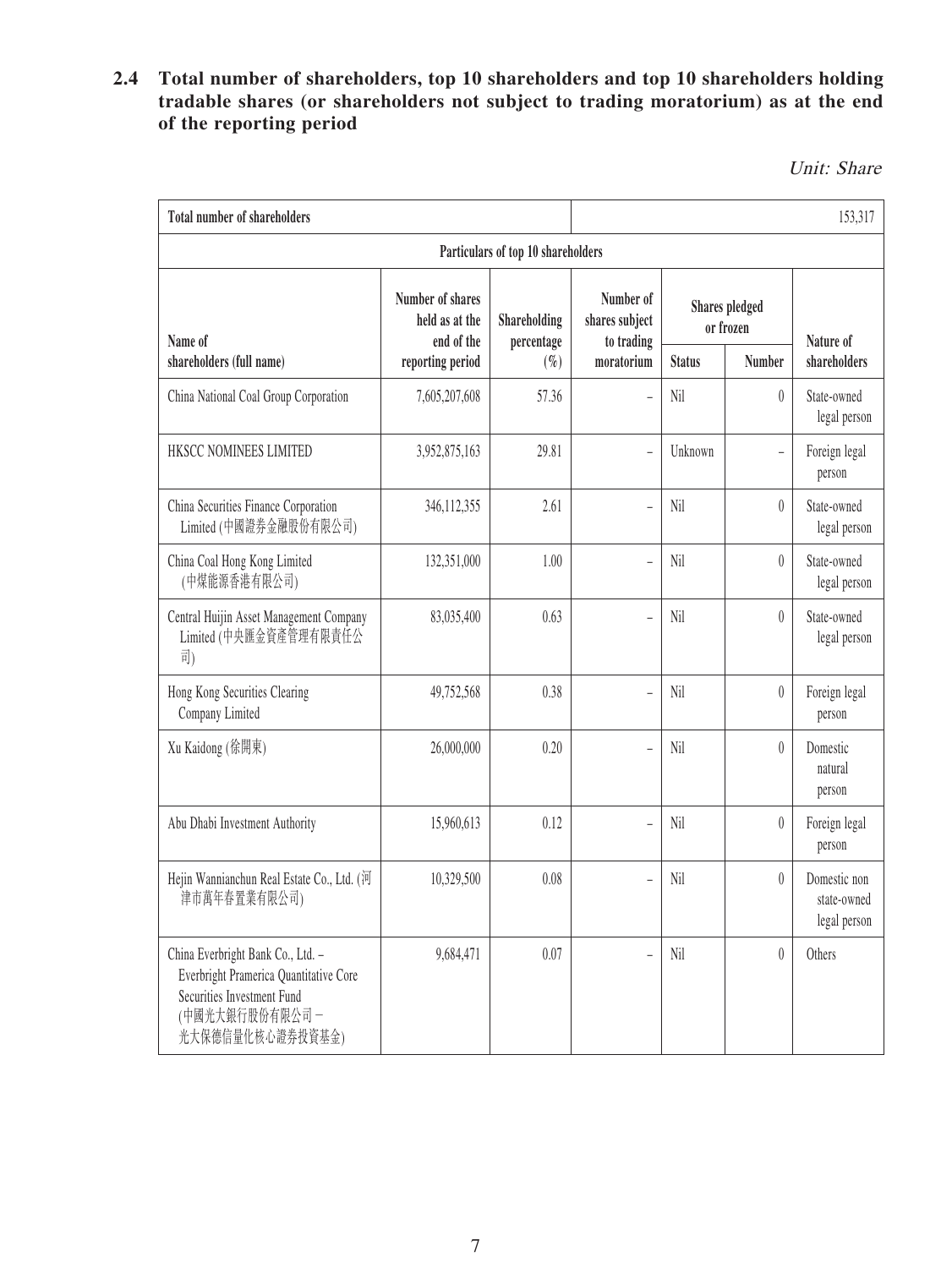| Particulars of top 10 shareholders not subject to trading moratorium                                                                         |                                                                                                                                                                                                                                                           |                                                                   |               |  |
|----------------------------------------------------------------------------------------------------------------------------------------------|-----------------------------------------------------------------------------------------------------------------------------------------------------------------------------------------------------------------------------------------------------------|-------------------------------------------------------------------|---------------|--|
|                                                                                                                                              | <b>Number of listed</b><br>shares held not                                                                                                                                                                                                                | Type and number of Shares                                         |               |  |
| Name of shareholders                                                                                                                         | subject to trading<br>moratorium                                                                                                                                                                                                                          | <b>Type</b>                                                       | <b>Number</b> |  |
| China National Coal Group Corporation<br>(中國中煤能源集團有限公司)                                                                                      | 7,605,207,608                                                                                                                                                                                                                                             | Ordinary shares<br>denominated in RMB                             | 7,605,207,608 |  |
| HKSCC NOMINEES LIMITED                                                                                                                       | 3,952,875,163                                                                                                                                                                                                                                             | Overseas listed foreign<br>shares                                 | 3,952,875,163 |  |
| China Securities Finance Corporation Limited<br>(中國證券金融股份有限公司)                                                                               | 346, 112, 355                                                                                                                                                                                                                                             | Ordinary shares<br>denominated in RMB                             | 346, 112, 355 |  |
| China Coal Hong Kong Limited<br>(中煤能源香港有限公司)                                                                                                 | 132,351,000                                                                                                                                                                                                                                               | Overseas listed foreign<br>shares                                 | 132,351,000   |  |
| Central Huijin Asset Management Company Limited<br>(中央匯金資產管理有限責任公司)                                                                          | 83,035,400                                                                                                                                                                                                                                                | Ordinary shares<br>denominated in RMB                             | 83,035,400    |  |
| Hong Kong Securities Clearing Company Limited                                                                                                | 49,752,568                                                                                                                                                                                                                                                | Ordinary shares<br>denominated in RMB                             | 49,752,568    |  |
| Xu Kaidong (徐開東)                                                                                                                             | 26,000,000                                                                                                                                                                                                                                                | Ordinary shares<br>denominated in RMB                             | 26,000,000    |  |
| Abu Dhabi Investment Authority                                                                                                               | 15,960,613                                                                                                                                                                                                                                                | Ordinary shares<br>denominated in RMB                             | 15,960,613    |  |
| Hejin Wannianchun Real Estate Co., Ltd.<br>(河津市萬年春置業有限公司)                                                                                    | 10,329,500                                                                                                                                                                                                                                                | Ordinary shares<br>denominated in RMB                             | 10,329,500    |  |
| China Everbright Bank Co., Ltd. - Everbright Pramerica<br>Quantitative Core Securities Investment Fund<br>(中國光大銀行股份有限公司-<br>光大保德信量化核心證券投資基金) | 9,684,471                                                                                                                                                                                                                                                 | Ordinary shares<br>denominated in RMB                             | 9,684,471     |  |
| Explanations on affiliated relationship or parties<br>acting in concert among the abovementioned<br>shareholders                             | China Coal Hong Kong Limited (中煤能源香港有限公司) is a wholly-<br>owned subsidiary of China Coal Group, the controlling shareholder of the<br>Company. It is not certain if any of the other shareholders are affiliated<br>or acting in concert with each other. |                                                                   |               |  |
| Explanations on preference shareholders with voting<br>rights restored and the number of shares held                                         | shareholders with voting rights restored.                                                                                                                                                                                                                 | The Company does not have preference shares and has no preference |               |  |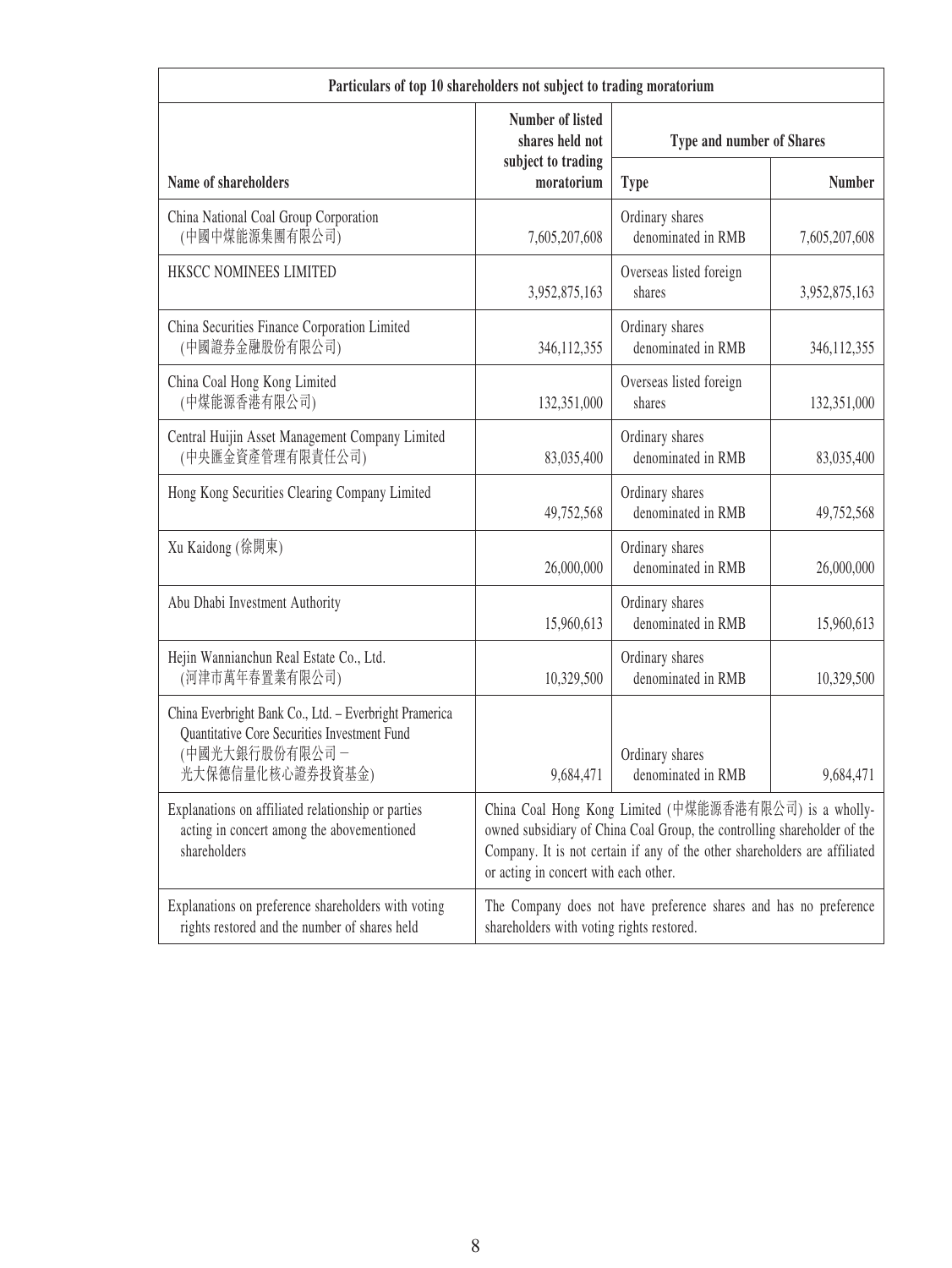- Notes: The above tables of particulars of top 10 shareholders and particulars of top 10 shareholders not subject to trading moratorium are based on the followings:
	- 1. The above information was prepared in accordance with the register of shareholders of the Company as at 30 September 2019 provided by the China Securities Depository and Clearing Corporation Limited Shanghai Branch and Computershare Hong Kong Investor Services Limited.
	- 2. The A shares held by Hong Kong Securities Clearing Company Limited are held on behalf of various customers.
	- 3. The H shares held by HKSCC Nominees Limited are held on behalf of various customers.
	- 4. As at 30 September 2019, according to the disclosure of interests published on the website of HKSE, Funde Sino Life Insurance Co., Ltd. had long positions in 2,012,858,147 H shares of the Company.

### **2.5 Total number of holders of preference shares, top 10 holders of preference shares and top 10 holders of preference shares (not subject to trading moratorium) as at the end of the reporting period**

 $\Box$  Applicable  $\checkmark$  Not applicable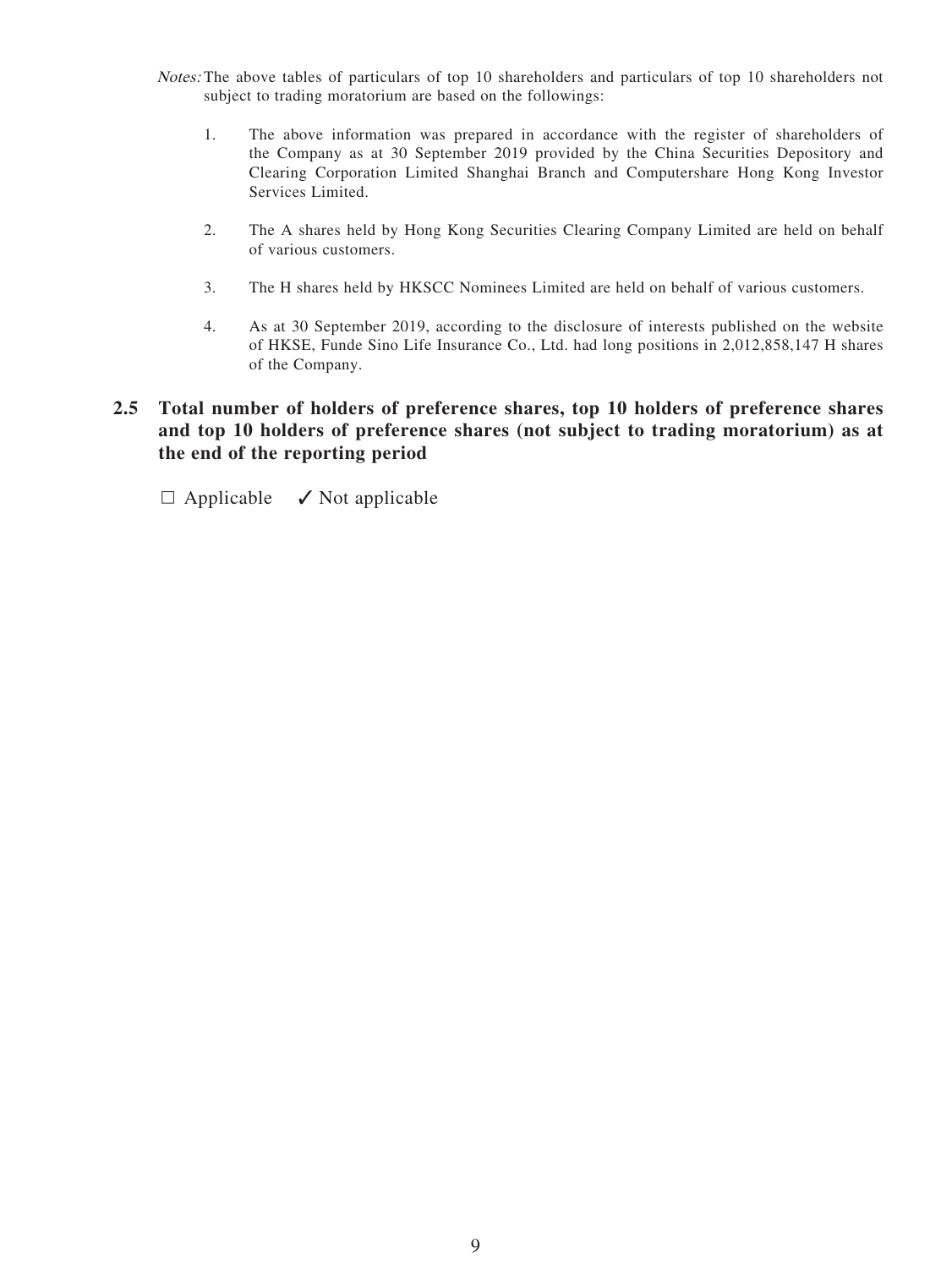#### **III. SIGNIFICANT EVENTS**

## **3.1 Significant changes of the major accounting items and financial indicators of the Company and the reasons thereof**

✓ Applicable □ Not applicable

## **3.1.1 Analysis on reasons for the major changes in items on the balance sheet**

| <b>Items</b>                | As at<br>30 September<br>2019 | As at<br>31 December<br>2018 (Restated) | Increase/<br>decrease $(\% )$ | Major reasons for the changes                                                                                                                                                                                                                                                                                                                                                                                                                                                                                                                                                                      |
|-----------------------------|-------------------------------|-----------------------------------------|-------------------------------|----------------------------------------------------------------------------------------------------------------------------------------------------------------------------------------------------------------------------------------------------------------------------------------------------------------------------------------------------------------------------------------------------------------------------------------------------------------------------------------------------------------------------------------------------------------------------------------------------|
| Cash at bank and<br>on hand | 31,345,687                    | 23,879,163                              | 31.3                          | Mainly due to the fact that the Company<br>further enhanced its profitability and<br>maintained a good level of cash inflow<br>from operations.                                                                                                                                                                                                                                                                                                                                                                                                                                                    |
| Trade receivable            | 8,704,574                     | 4,881,389                               | 78.3                          | Mainly due to the increment in the Group's<br>revenue which increased the trade<br>receivables within the settlement period<br>accordingly.                                                                                                                                                                                                                                                                                                                                                                                                                                                        |
| Prepayments                 | 2,072,768                     | 1,591,545                               | 30.2                          | Mainly due to an increase in prepayments<br>caused by the expansion of the Company's<br>business scale.                                                                                                                                                                                                                                                                                                                                                                                                                                                                                            |
| Other receivables           | 3,012,994                     | 1,884,845                               | 59.9                          | Mainly due to the fact that in order to<br>implement the national energy strategy<br>and deepen the energy cooperation<br>between Jiangsu province and Shanxi<br>province, Pingshuo Group made capital<br>contribution to Sujin Energy Holding<br>Company Limited by injecting its 51%<br>equity interests in China Coal Pingshuo<br>No.1 Coal Gangue Power Generation<br>Company Limited. As such, China<br>Coal Pingshuo No.1 Coal Gangue<br>Power Generation Company Limited<br>was no longer included in the scope of<br>consolidation and Pingshuo Group no<br>longer offset its receivables. |
| Other current assets        | 2,346,102                     | 3,455,409                               | $-32.1$                       | Mainly due to the short-term loan provided<br>by China Coal Finance Company to the<br>members within the Group (other than<br>China Coal Energy) became overdue.                                                                                                                                                                                                                                                                                                                                                                                                                                   |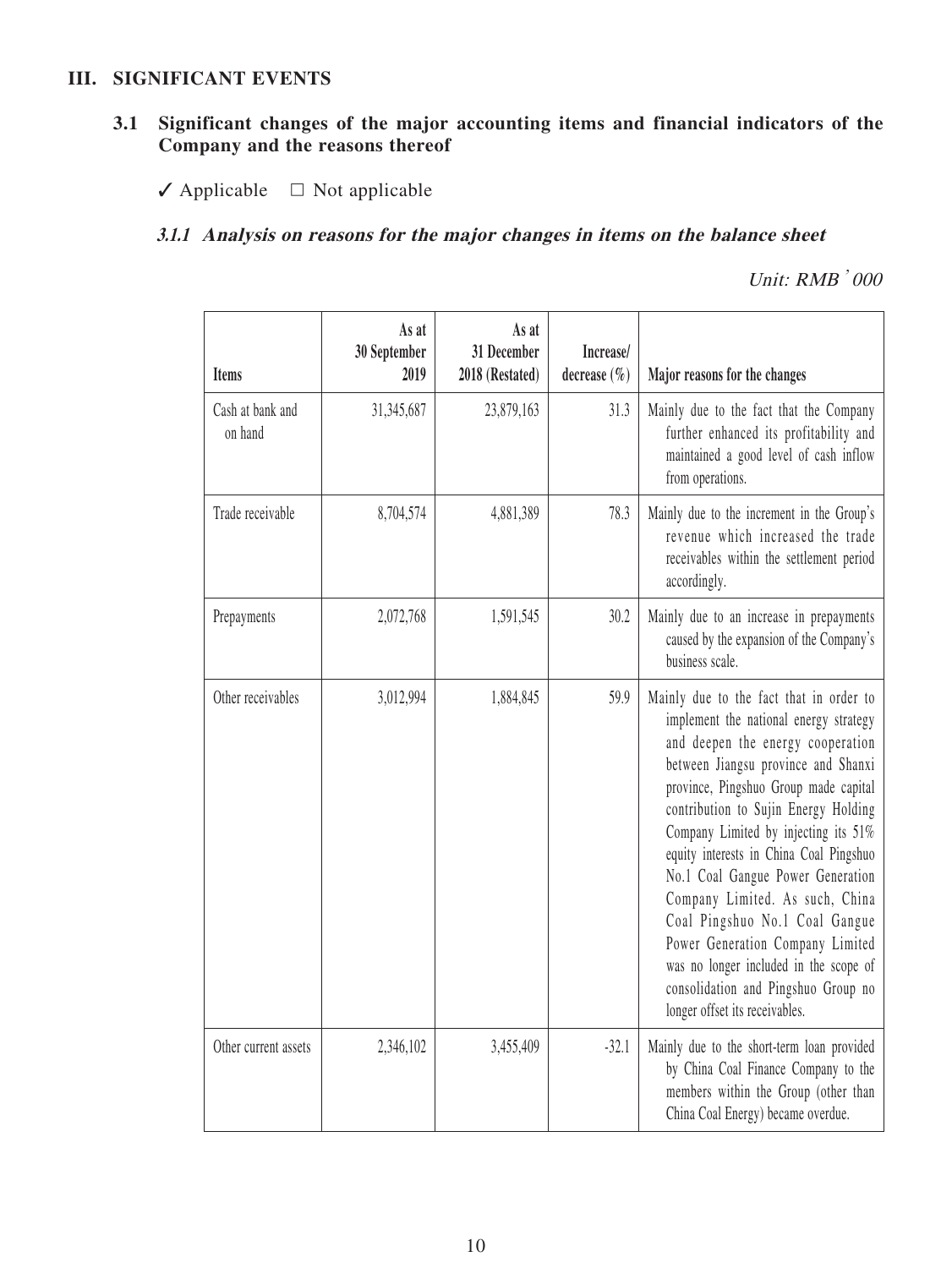| Items                                             | As at<br>30 September<br>2019 | As at<br>31 December<br>2018 (Restated) | Increase/<br>decrease $(\% )$ | Major reasons for the changes                                                                                                                                                                                                                                                                                                                                                                                    |
|---------------------------------------------------|-------------------------------|-----------------------------------------|-------------------------------|------------------------------------------------------------------------------------------------------------------------------------------------------------------------------------------------------------------------------------------------------------------------------------------------------------------------------------------------------------------------------------------------------------------|
| Other investments<br>in equity<br>instruments     | 2,332,305                     | 4,563,851                               | $-48.9$                       | Mainly because part of the Company's other<br>investments in equity instruments were<br>changed to long-term equity investment<br>for accounting measurement.                                                                                                                                                                                                                                                    |
| Construction in<br>progress                       | 17,092,518                    | 25,662,240                              | $-33.4$                       | Mainly due to the combined effects of<br>the Company's partial transfers of its<br>construction-in-progress projects to<br>fixed assets, the exclusion of China<br>Coal Pingshuo No.1 Coal Gangue Power<br>Generation Company Limited from the<br>scope of consolidation and the increase<br>in the Company's contribution to<br>infrastructures in the current period.                                          |
| Right-of-use assets                               | 438,356                       |                                         |                               | The Company recognizes the right to use<br>leased assets during the lease term as<br>right-to-use assets in accordance to the<br>newly revised "Accounting Standards for<br>Business Enterprises No. 21 - Leasing".                                                                                                                                                                                              |
| Other non-current<br>assets                       | 9,958,381                     | 6,686,012                               | 48.9                          | Mainly due to the increase in long-term loan<br>provided by China Coal Finance Company<br>to other members within the Group<br>(except China Coal Group) and the fact<br>that the shareholder loans provided by<br>Pingshuo Group previously was no longer<br>counted in due to the exclusion of China<br>Coal Pingshuo No.1 Coal Gangue Power<br>Generation Company Limited from the<br>scope of consolidation. |
| Non-current<br>liabilities due<br>within one year | 35,793,219                    | 17,825,310                              | 100.8                         | Mainly due to an increase in the long-term<br>borrowings and bonds payable that are<br>due within one year.                                                                                                                                                                                                                                                                                                      |
| Lease liability                                   | 440,405                       |                                         |                               | The Company recognizes the portion of the<br>outstanding lease payments that was more<br>than one year overdue as lease liability<br>in accordance to the newly revised<br>"Accounting Standards for Business<br>Enterprises No. 21 - Leasing".                                                                                                                                                                  |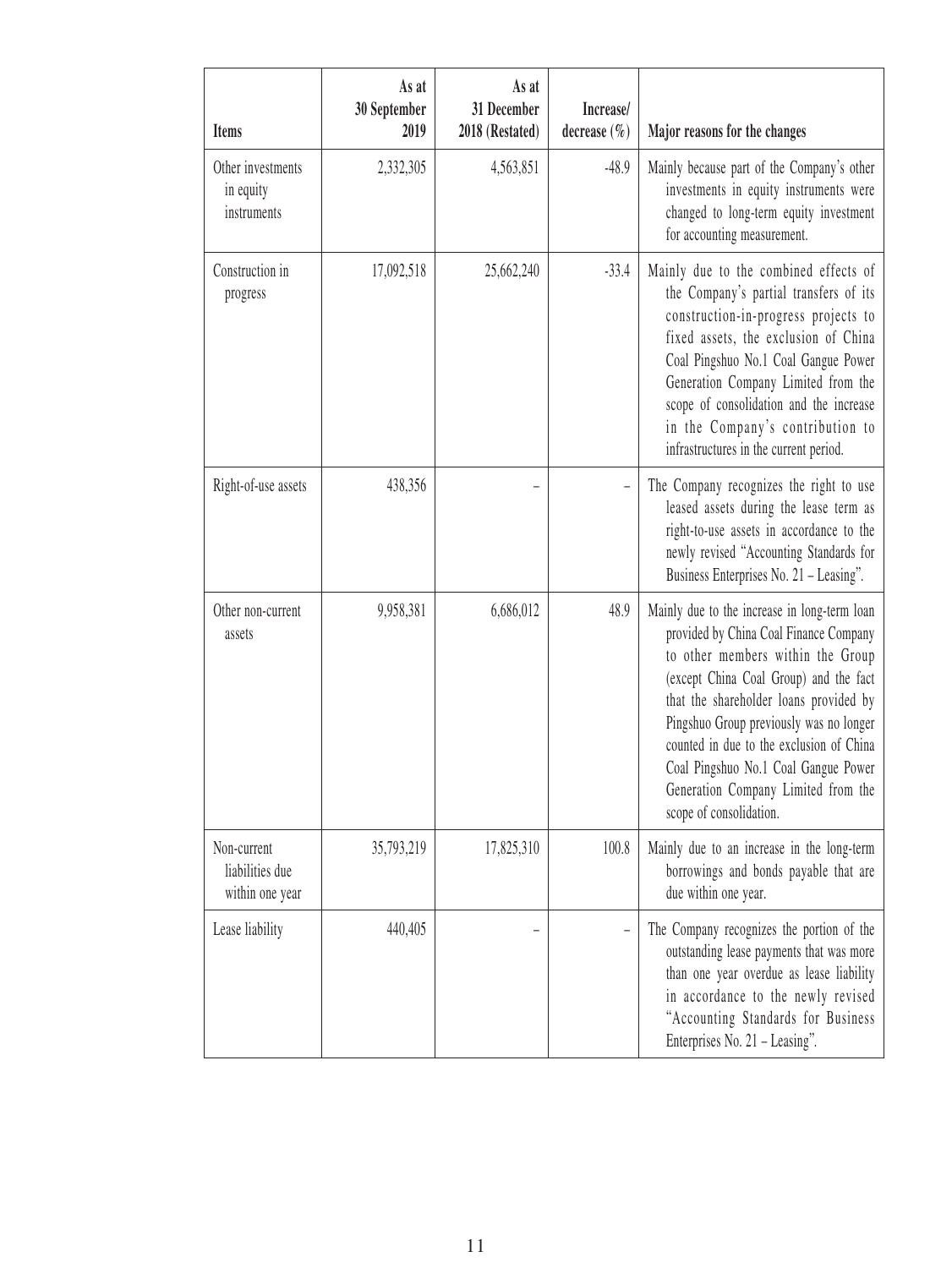| <b>Items</b> | As at<br>30 September<br>2019 | As at<br>31 December<br>2018 (Restated) | Increase/<br>decrease $(\% )$ | Major reasons for the changes                                                                                                                                                                                                                                                                                                                                                                                                                                                                                                      |
|--------------|-------------------------------|-----------------------------------------|-------------------------------|------------------------------------------------------------------------------------------------------------------------------------------------------------------------------------------------------------------------------------------------------------------------------------------------------------------------------------------------------------------------------------------------------------------------------------------------------------------------------------------------------------------------------------|
| Provisions   | 2,510,798                     | 1,495,978                               | 67.8                          | Mainly due to the fact that the coal producing<br>enterprises of the Company recognized<br>the estimated expenditure related to<br>environmental governance and restoration<br>as fixed assets and increased estimated<br>liabilities accordingly in accordance<br>with relevant management rules of the<br>mine geological environment governance<br>and restoration fund issued by the state<br>and local governments and the mine<br>geological environment governance<br>and restoration plans prepared by the<br>enterprises. |

# **3.1.2 Analysis on reasons for the major changes in items on the income statement**

| <b>Items</b>                            | January to<br>September<br>2019 | January to<br>September<br>2018 (Restated) | Increase/<br>decrease $(\% )$ | Major reasons for the changes                                                                                                                                                                         |
|-----------------------------------------|---------------------------------|--------------------------------------------|-------------------------------|-------------------------------------------------------------------------------------------------------------------------------------------------------------------------------------------------------|
| Operating revenue                       | 94,238,593                      | 77,137,425                                 | 22.2                          | Mainly due to a year-on-year increase in sales<br>of coal and other major products of the<br>Company.                                                                                                 |
| Operating cost                          | 65,157,302                      | 54, 342, 203                               | 19.9                          | Same as above.                                                                                                                                                                                        |
| Tax and surcharges                      | 3,054,167                       | 2,304,694                                  | 32.5                          | Mainly due to a year-on-year increase in the<br>resource tax and additional taxes and<br>fees as a result of the increase in sales<br>revenue of the Company's self-produced<br>commercial coal.      |
| Selling expenses                        | 10,190,006                      | 7,667,160                                  | 32.9                          | Mainly due to the increase in sales volume of<br>coal that bears the railroad transportation<br>costs and port expenses as a result of the<br>expansion of coal sales scale.                          |
| Research and<br>development<br>expenses | 156,053                         | 117,141                                    | 33.2                          | Mainly due to the Company's increased<br>investment in the research and<br>development on science and technology,<br>resulting in the corresponding increase in<br>research and development expenses. |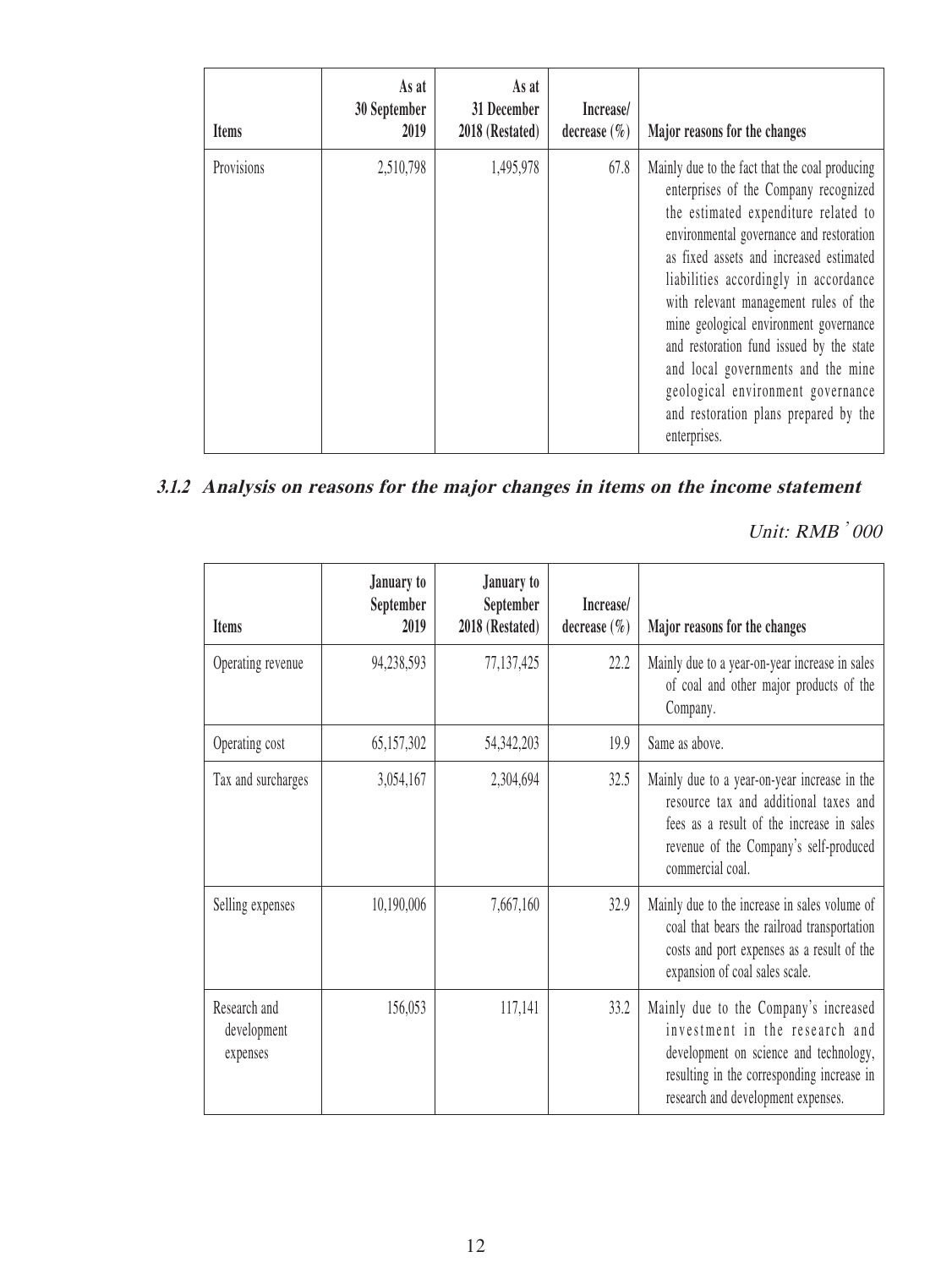| <b>Items</b>            | January to<br>September<br>2019 | January to<br>September<br>2018 (Restated) | Increase/<br>decrease $(\% )$ | Major reasons for the changes                                                                                                                                                                                                                                                                      |
|-------------------------|---------------------------------|--------------------------------------------|-------------------------------|----------------------------------------------------------------------------------------------------------------------------------------------------------------------------------------------------------------------------------------------------------------------------------------------------|
| Finance costs           | 3,558,380                       | 2,704,383                                  | 31.6                          | Mainly attributable to, among others, the<br>effect that certain construction projects<br>were put into production whereby the<br>relevant interest expenses were ceased to<br>be capitalized.                                                                                                     |
| Investment gain         | 2,029,427                       | 1,323,297                                  | 53.4                          | Mainly due to the increase in investment<br>gains recognized by the Company in<br>proportion to shareholding as a result<br>of better economic benefits of equity<br>investment companies.                                                                                                         |
| Non-operating<br>income | 285,837                         | 40,936                                     | 598.3                         | Mainly due to the fact that in the process of<br>implementing the supply side structural<br>reform, relevant coal enterprises<br>transferred their surplus coal capacity<br>indicators to enhance income in<br>accordance with relevant coal capacity<br>replacement policies issued by the state. |

## **3.1.3 Analysis on reasons for major changes in items on the cash flow statement**

| <b>Items</b>                                                 | January to<br>September 2019 | January to<br>September<br>2018 (Restated) | Increase/<br>decrease in<br>amount | Major reasons for the changes                                                                                                                                                                                                                                                                                                                                                                                                                                                      |
|--------------------------------------------------------------|------------------------------|--------------------------------------------|------------------------------------|------------------------------------------------------------------------------------------------------------------------------------------------------------------------------------------------------------------------------------------------------------------------------------------------------------------------------------------------------------------------------------------------------------------------------------------------------------------------------------|
| Net cash flows<br>generated from<br>operating<br>activities  | 16,906,475                   | 16,767,210                                 | 139,265                            | Mainly attributable to the year-on-year<br>increase of the operating results of<br>the Company, and the simultaneous<br>streamlined capital management, which<br>resulted in the year-on-year increase<br>in the net cash inflow from operating<br>activities.                                                                                                                                                                                                                     |
| Net cash flows<br>generated<br>from investment<br>activities | $-7,892,789$                 | $-13,735,251$                              | 5,842,462                          | Mainly due to the combined effect of the<br>year-on-year decrease in the capital<br>expenditure of the Company, the year-on-<br>year decrease in the cash outflow arised<br>from the change in time deposits with an<br>initial deposit period of more than three<br>months, and the year-on-year increase<br>in the cash outflow generated from the<br>issuance of self-operated loan by China<br>Coal Finance to the members within the<br>Group (other than China Coal Energy). |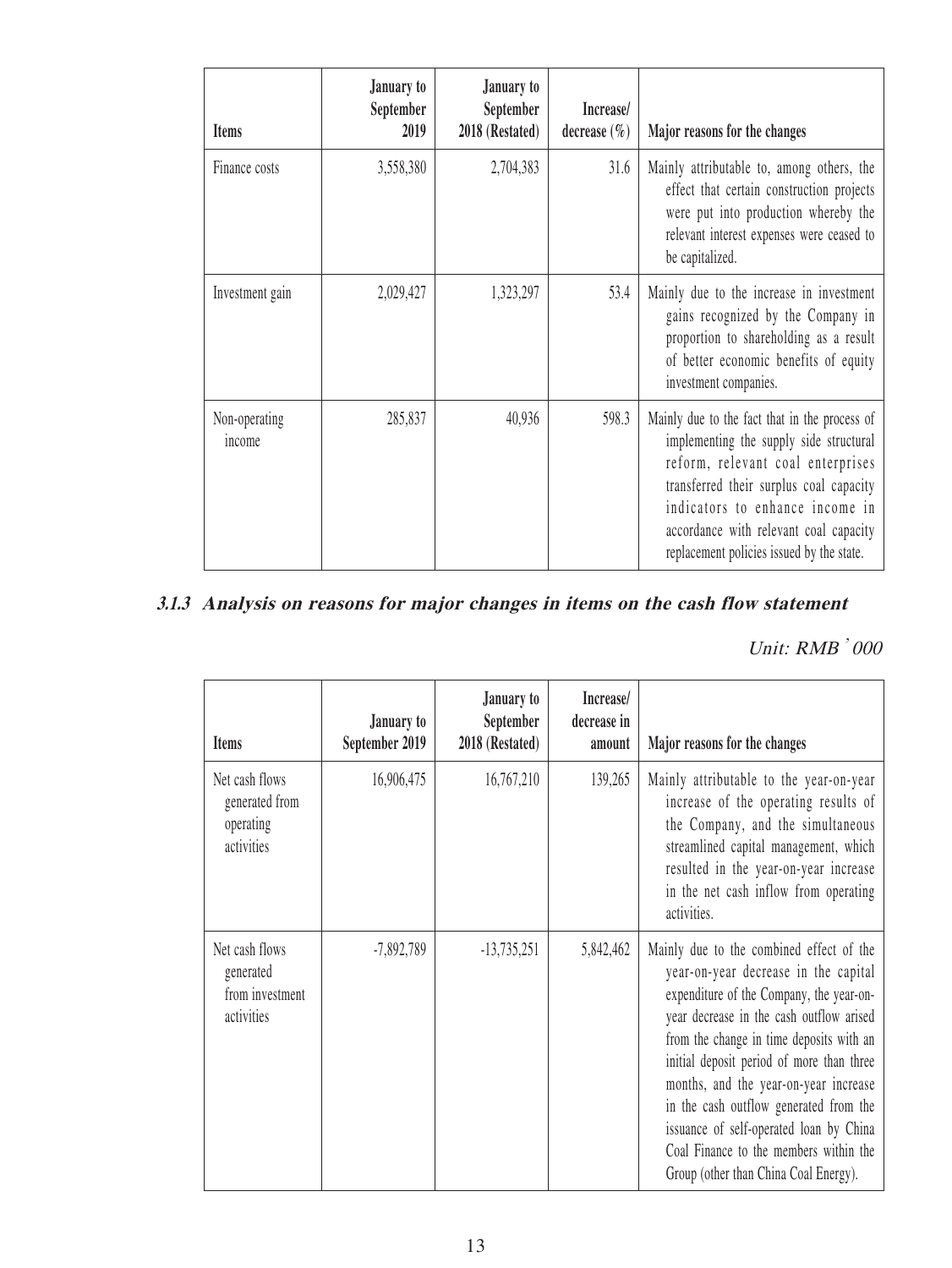| <b>Items</b>                                                | January to<br>September 2019 | January to<br>September<br>2018 (Restated) | Increase/<br>decrease in<br>amount | Major reasons for the changes                                                                                                                                                 |
|-------------------------------------------------------------|------------------------------|--------------------------------------------|------------------------------------|-------------------------------------------------------------------------------------------------------------------------------------------------------------------------------|
| Net cash flows<br>generated from<br>financing<br>activities | $-2,402,313$                 | $-1,471,544$                               | $-930,769$                         | Mainly due to the year-on-year decrease in<br>the net increase in debt facility of the<br>Company and the year-on-year increase in<br>the cash paid for dividend distribution |

### **3.1.4 Revenue, cost and gross profit of coal operations**

For the period from January to September 2019, the release of the advanced production capacity of the Company's self-owned coal mines and the further expansion in the market of purchased and exported coal led to an increase in the sales volume of coal and the further optimization of the variety structure of selfproduced commercial coal, which resulted in a significant year-on-year increase in the revenue, cost of sales and gross profit of the Group's coal operations. For the period from January to September 2019, the revenue from coal operations of the Company increased from RMB59.486 billion for the same period of last year to RMB75.156 billion, representing an increase of RMB15.670 billion; the cost of sales of coal operations increased from RMB40.685 billion for the same period of last year to RMB50.729 billion, representing an increase of RMB10.044 billion; and the gross profit of coal operations increased from RMB18.801 billion for the same period of last year to RMB24.427 billion, representing an increase of RMB5.626 billion.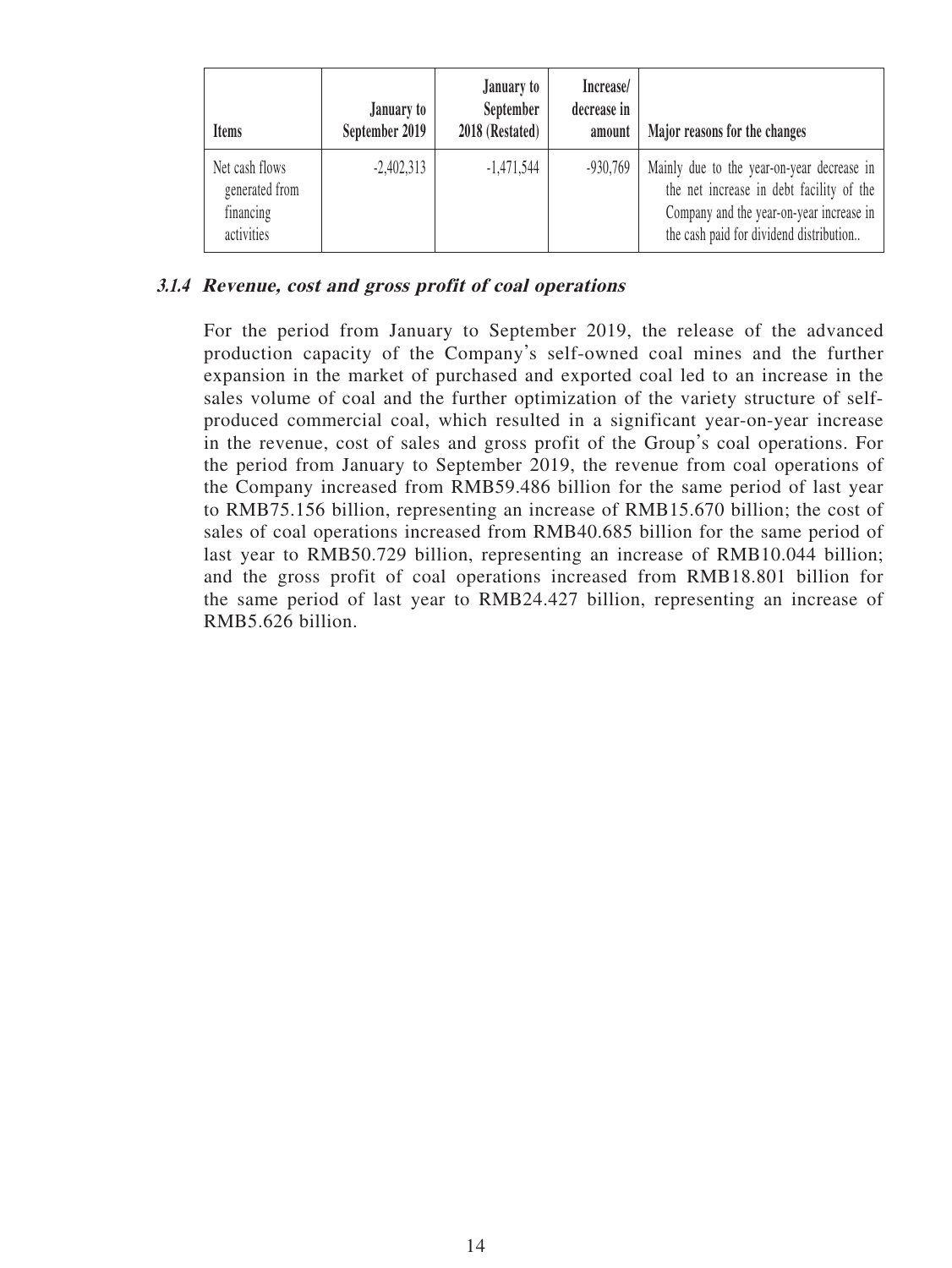## **3.1.5 Coal sales volume and selling prices before netting of inter-segmental sales and the year-on-year changes**

Currency: RMB

| <b>Items</b>                 |                                | January to<br>September 2019                  |                                            | January to<br>September 2018                   |                                            | Increase/<br>decrease in amount                |                                            | Increase/decrease<br>in percentage |                                   |
|------------------------------|--------------------------------|-----------------------------------------------|--------------------------------------------|------------------------------------------------|--------------------------------------------|------------------------------------------------|--------------------------------------------|------------------------------------|-----------------------------------|
|                              |                                | <b>Sales</b><br>volume<br>(10,000)<br>tonnes) | <b>Selling</b><br>price<br>(RMB/<br>(tonne | <b>Sales</b><br>volume<br>(10,000)<br>(tonnes) | <b>Selling</b><br>price<br>(RMB/<br>(tonne | <b>Sales</b><br>volume<br>(10,000)<br>(tonnes) | <b>Selling</b><br>price<br>(RMB/<br>tonne) | <b>Sales</b><br>volume<br>$(\%)$   | <b>Selling</b><br>price<br>$(\%)$ |
| I. Self-produced             | Total                          | 7,749                                         | 498                                        | 5,552                                          | 514                                        | 2,197                                          | $-16$                                      | 39.6                               | $-3.1$                            |
| commercial coal              | (I) Thermal coal               | 6,911                                         | 437                                        | 4,889                                          | 448                                        | 2,022                                          | $-11$                                      | 41.4                               | $-2.5$                            |
|                              | 1. Domestic sale               | 6,897                                         | 437                                        | 4,889                                          | 448                                        | 2,008                                          | $-11$                                      | 41.1                               | $-2.5$                            |
|                              | 2. Export                      | 14                                            | 590                                        | ☆                                              | ☆                                          | 14                                             |                                            |                                    |                                   |
|                              | (II) Coking coal               | 838                                           | 995                                        | 663                                            | 997                                        | 175                                            | $-2$                                       | 26.4                               | $-0.2$                            |
|                              | 1. Domestic sale               | 838                                           | 995                                        | 663                                            | 997                                        | 175                                            | $-2$                                       | 26.4                               | $-0.2$                            |
| II. Proprietary coal trading | Total                          | 8,046                                         | 455                                        | 6,139                                          | 504                                        | 1,907                                          | $-49$                                      | 31.1                               | $-9.7$                            |
|                              | (I) Domestic resale            | 7,939                                         | 453                                        | 6,110                                          | 501                                        | 1,829                                          | $-48$                                      | 29.9                               | $-9.6$                            |
|                              | (II) Self-operated<br>exports* | 23                                            | 1,282                                      | 19                                             | 1,333                                      | 4                                              | $-51$                                      | 21.1                               | $-3.8$                            |
|                              | (III) Import trading           | 84                                            | 403                                        | 10                                             | 478                                        | 74                                             | $-75$                                      | 740.0                              | $-15.7$                           |
| III. Import and export and   | Total                          | 434                                           | 5                                          | 503                                            | 6                                          | $-69$                                          | -1                                         | $-13.7$                            | $-16.7$                           |
| domestic agency $\star$      | (I)<br>Import agency           | 83                                            | 4                                          | 74                                             | $\overline{2}$                             | $\boldsymbol{Q}$                               | $\overline{2}$                             | 12.2                               | 100.0                             |
|                              | (II) Export agency             | 125                                           | 8                                          | 183                                            | 8                                          | $-58$                                          |                                            | $-31.7$                            |                                   |
|                              | (III) Domestic agency          | 226                                           | 3                                          | 246                                            | 6                                          | $-20$                                          | $-3$                                       | $-8.1$                             | $-50.0$                           |

☆: N/A for the period.

\*: Briquette export.

- ★: Selling price is agency service fee.
- Note: Sales volume of the commercial coal includes the amount of inter-segmental self-consumption volume within the Company, which was 10.54 million tonnes for January to September 2019 and 7.56 million tonnes for January to September 2018.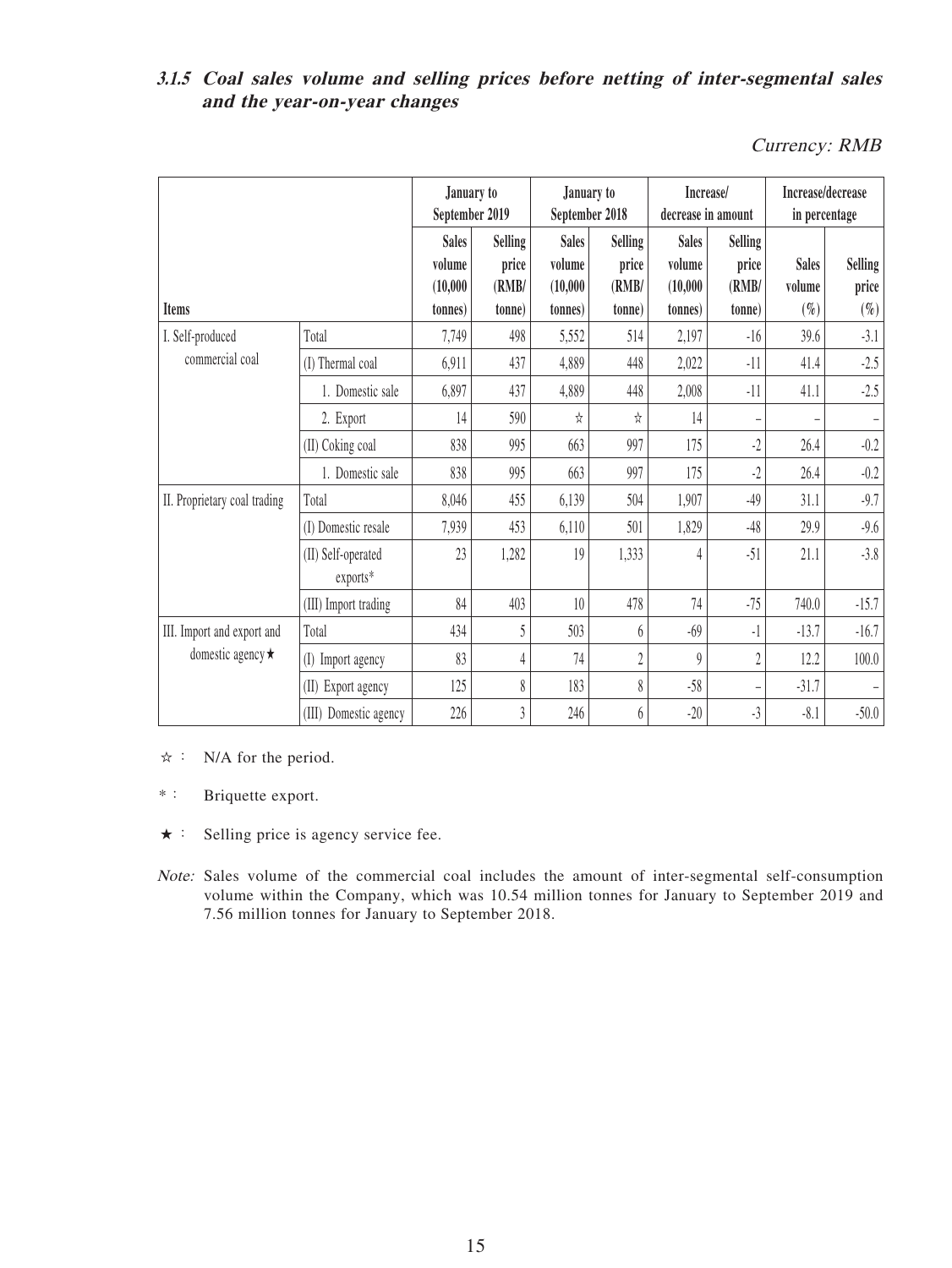#### **3.1.6 The unit cost of sales of self-produced commercial coal and the year-on-year changes**

|                                                           |                                        |                                 | Year-on-year                       |                                                  |
|-----------------------------------------------------------|----------------------------------------|---------------------------------|------------------------------------|--------------------------------------------------|
| <b>Items</b>                                              | <b>January</b> to<br>September<br>2019 | January to<br>September<br>2018 | Increase/<br>decrease<br>in amount | Increase/<br>decrease in<br>percentage<br>$(\%)$ |
| Materials costs                                           | 59.09                                  | 48.10                           | 10.99                              | 22.8                                             |
| Staff costs                                               | 30.13                                  | 36.25                           | $-6.12$                            | $-16.9$                                          |
| Depreciation and<br>amortization                          | 52.33                                  | 47.40                           | 4.93                               | 10.4                                             |
| Repair expenses                                           | 8.38                                   | 10.41                           | $-2.03$                            | $-19.5$                                          |
| Outsourcing mining<br>engineering fee                     | 30.24                                  | 21.42                           | 8.82                               | 41.2                                             |
| Other costs                                               | 32.46                                  | 44.45                           | $-11.99$                           | $-27.0$                                          |
| Unit cost of sales of<br>self-produced<br>commercial coal | 212.63                                 | 208.03                          | 4.60                               | 2.2                                              |

Unit: RMB/tonne Currency: RMB

For the period from January to September 2019, the Company's unit cost of sales of self-produced commercial coal was RMB212.63/tonne, representing an increase of RMB4.60/tonne or 2.2% as compared to RMB208.03/tonne for the same period of last year, which was mainly attributable to the increase in the unit outsourcing mining engineering fees and costs of materials due to the increase in the mining engineering volume and materials consumed as the Company increased its efforts to strip the open-pit mines and excavate the underground mines in accordance with the needs of continuous production. In the second half of 2018, certain infrastructure and technological innovation projects were gradually transferred to fixed assets, resulting in an increase in depreciation and amortization, which led to an increase in the unit costs of depreciation and amortization. Meanwhile, the dilutive effect of the release of the advanced production capacity of the Company's self-owned coal mines resulted in the increase in the production of self-produced commercial coal, which led to the decrease in unit staff cost and repair expenditures. In addition, a year-on-year increase in the capitalization of special reserves such as the safety fund and maintenance fees used to ensure production safety led to a decrease in the special reserve balances of other costs.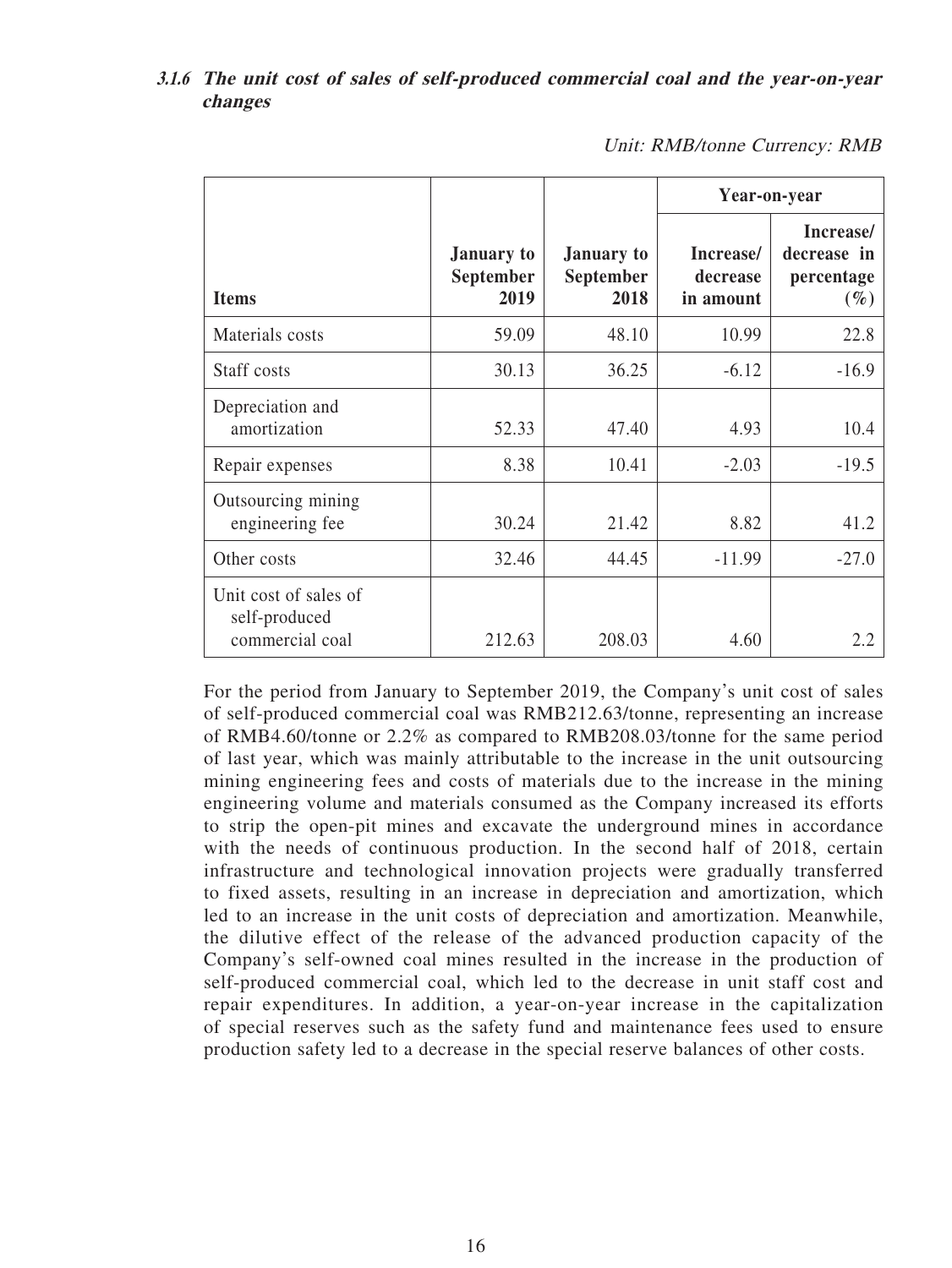### **3.1.7 Sales volume and price of major chemical products and the year-on-year changes**

Currency: RMB

|                                                                    | January to<br>September 2019                   |                                            | January to<br>September 2018                   |                                            | Increase/decrease<br>in amount                 |                                            | Increase/decrease<br>in percentage |                                   |
|--------------------------------------------------------------------|------------------------------------------------|--------------------------------------------|------------------------------------------------|--------------------------------------------|------------------------------------------------|--------------------------------------------|------------------------------------|-----------------------------------|
| <b>Items</b>                                                       | <b>Sales</b><br>volume<br>(10,000)<br>(tonnes) | <b>Selling</b><br>price<br>(RMB/<br>(tonne | <b>Sales</b><br>volume<br>(10,000)<br>(tonnes) | <b>Selling</b><br>price<br>(RMB/<br>(tonne | <b>Sales</b><br>volume<br>(10,000)<br>(tonnes) | <b>Selling</b><br>price<br>(RMB/<br>(tonne | <b>Sales</b><br>volume<br>$(\%)$   | <b>Selling</b><br>price<br>$(\%)$ |
| (I) Polyolefin                                                     | 107.0                                          | 7,350                                      | 109.4                                          | 8,059                                      | $-2.4$                                         | $-709$                                     | $-2.2$                             | $-8.8$                            |
| 1. Polyethylene                                                    | 55.1                                           | 7,112                                      | 54.5                                           | 8,234                                      | 0.6                                            | $-1,122$                                   | 1.1                                | $-13.6$                           |
| 2. Polypropylene                                                   | 51.9                                           | 7,603                                      | 54.8                                           | 7,885                                      | $-2.9$                                         | $-282$                                     | $-5.3$                             | $-3.6$                            |
| (II) Urea                                                          | 187.5                                          | 1,795                                      | 154.7                                          | 1,786                                      | 32.8                                           | $\theta$                                   | 21.2                               | 0.5                               |
| (III) Methanol                                                     | 72.8                                           | 1,506                                      | 52.5                                           | 2,117                                      | 20.3                                           | $-611$                                     | 38.7                               | $-28.9$                           |
| Of which: Inter-segment<br>self-consumption<br>volume <sup>+</sup> | 61.1                                           | 1,495                                      | 47.4                                           | 2,092                                      | 13.7                                           | $-597$                                     | 28.9                               | $-28.5$                           |
| External sales                                                     | 11.7                                           | 1,567                                      | 5.1                                            | 2,351                                      | 6.6                                            | $-784$                                     | 129.4                              | $-33.3$                           |

◆: The amount of inter-segment self-consumption volume represents the supply of methanol by China Coal Yuanxing Company and China Coal Shaanxi Company to Mengda Chemical Company and Ordos Energy Chemical Company.

## **3.1.8 Unit cost of sales of major chemical products and year-on-year changes**

Unit: RMB/tonne Currency: RMB

|                  |                                 |                                 |                                    | Year-on-year                                     |
|------------------|---------------------------------|---------------------------------|------------------------------------|--------------------------------------------------|
| <b>Items</b>     | January to<br>September<br>2019 | January to<br>September<br>2018 | Increase/<br>decrease<br>in amount | Increase/<br>decrease in<br>percentage<br>$(\%)$ |
| (I) Polyolefin   | 5,508                           | 6,166                           | $-658$                             | $-10.7$                                          |
| 1. Polyethylene  | 5,564                           | 6,156                           | $-592$                             | $-9.6$                                           |
| 2. Polypropylene | 5,449                           | 6,176                           | $-727$                             | $-11.8$                                          |
| (II) Urea        | 1,095                           | 1,103                           | $-8$                               | $-0.7$                                           |
| (III) Methanol   | 1,377                           | 1,470                           | $-93$                              | $-6.3$                                           |